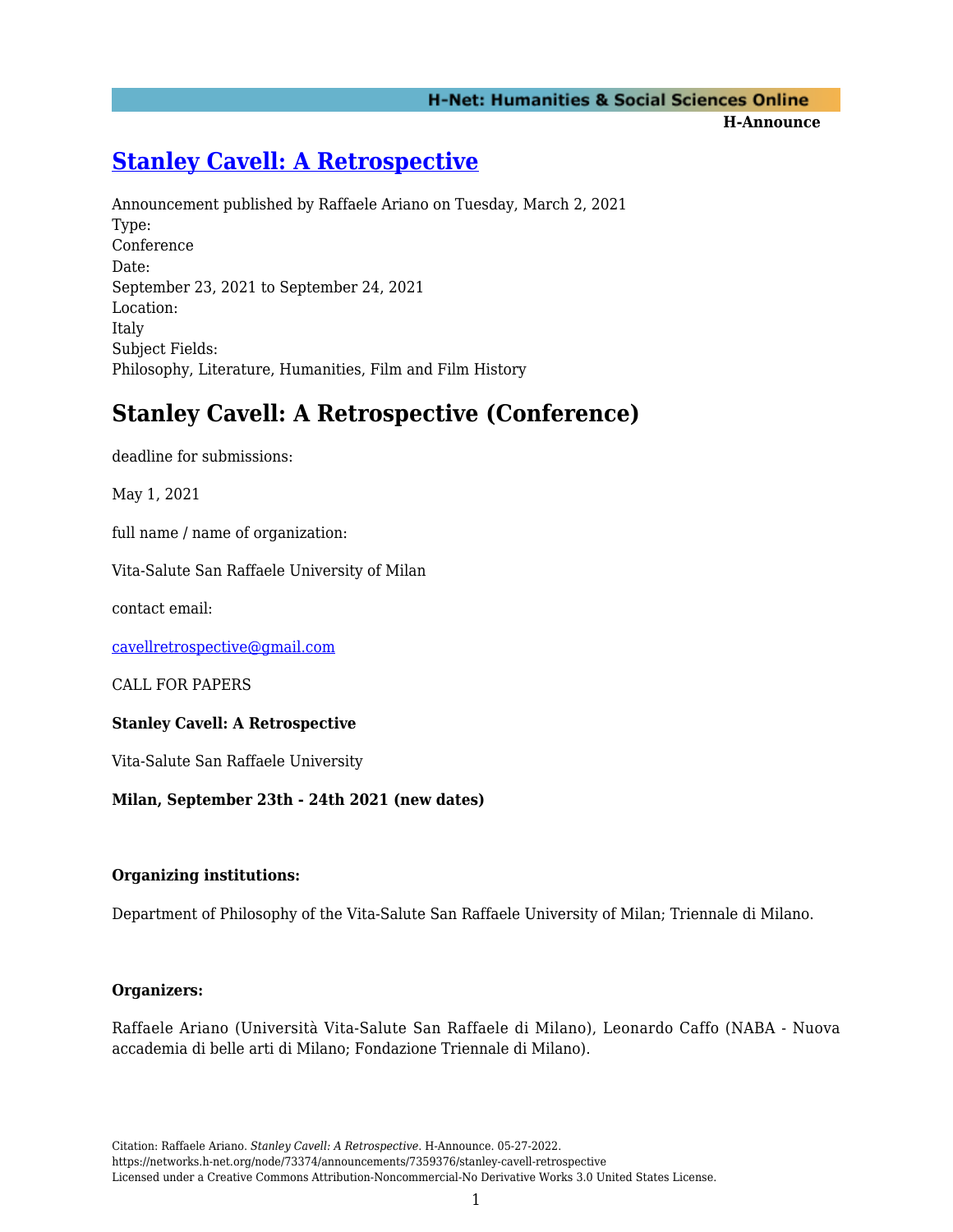**H-Announce** 

#### **Confirmed speakers:**

Sandra Laugier – Université Paris 1 Panthéon-Sorbonne (keynote) Stephen Mulhall – University of Oxford (keynote) Piergiorgio Donatelli – Università degli Studi "La Sapienza" di Roma Viktor Johansson – Södertörn University Stockholm Franco La Cecla – NABA Nuova Accademia di Belle Arti di Milano Davide Sparti – Università di Siena Domenico Spinosa – Accademia di Belle Arti di Brera Catherine Wheatley – King's College London

## **Description:**

Two years have passed since his death, and Stanley Cavell's figure keeps growing in stature for philosophy, the humanities and the humanistic social sciences of our time. Courses and conferences devoted to his work have been and are being held regularly in universities all over the globe, while the amount of scholarly work on him shows no sign of diminishing. It is not only that few recent thinkers can count within their oeuvre masterworks of the importance of *The Claim of Reason* and *The World Viewed*. It is not even just the breadth of his research interests – encompassing topics as varied as Wittgenstein, Heidegger, Shakespeare, film, democracy, education and literature, to name just a few – that makes Cavell's production so significant. It is his capacity to delve deeply into the technical debates of academic philosophy and humanities whilst, at the same time, attaining a truly distinctive voice. His prominence is due not only to his work as a scholar, but also as a writer and intellectual. For such reasons, Cavell invites us to problematize and reinvent philosophy in a manner important to our academic institutions as well as our society at large.

Vita-Salute San Raffaele University of Milan, in partnership with the art and design museum Triennale di Milano, will host a two-day interdisciplinary international conference on Cavell's philosophy and figure. The call for papers encourages a variety of approaches and contributions, addressing scholars in the fields of history of philosophy, ethics, aesthetics, political theory and philosophy of language, as well as those working in film studies, comparative literature, North American studies, gender studies, visual and cultural studies, intellectual history and history of ideas. The aim of the conference will be not only to deepen the present understanding of Cavell's thought through the analysis and interpretation of specific aspects of his production, but also to open new lines of interaction with other thinkers and topics both within and beyond the academic study of philosophy.